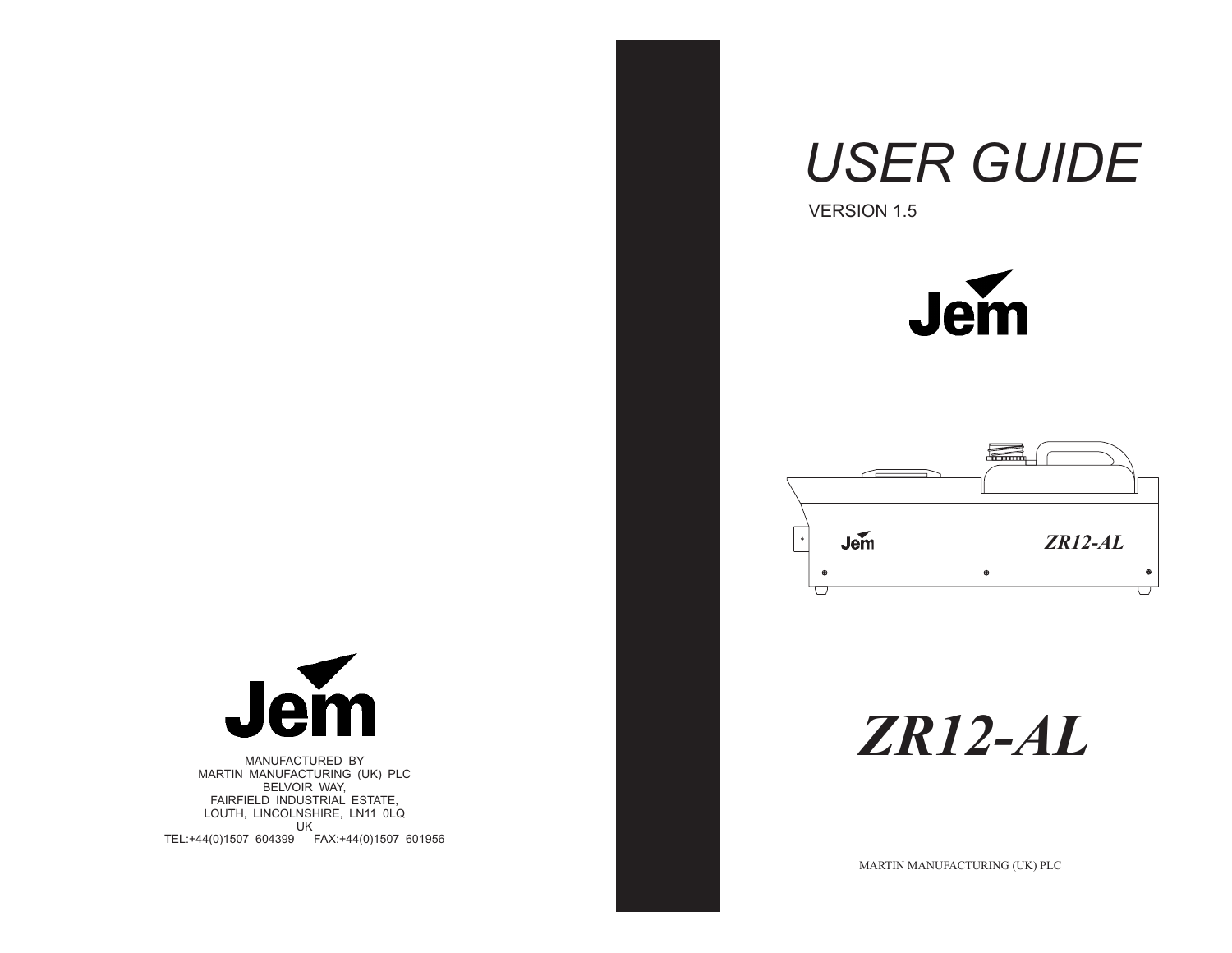# *Fluids Suitable For This Machine:*



#### *Note:*

The JEM warranty will be void if any fluid other then JEM approved fluid is used. If other fluids are used there could be serious damage to the machine and the fluid *may not of been tested for use in public areas.*

#### *ZR12-AL USER GUIDE*

# *How To Contact Us*

*Address:*Martin Manufacturing (uk) Plc<br>Belvoir Way,<br>Fairfield Industrial Estate,<br>Louth, Lincolnshire, LN11 0LQ *UK*

- *Telephone: +44 (0) 1507 604399*
- *Fax:+44 (0) 1507 601956*
- *Email: jem@martin.dk*
- *Website: Http://www.jemsmoke.com/*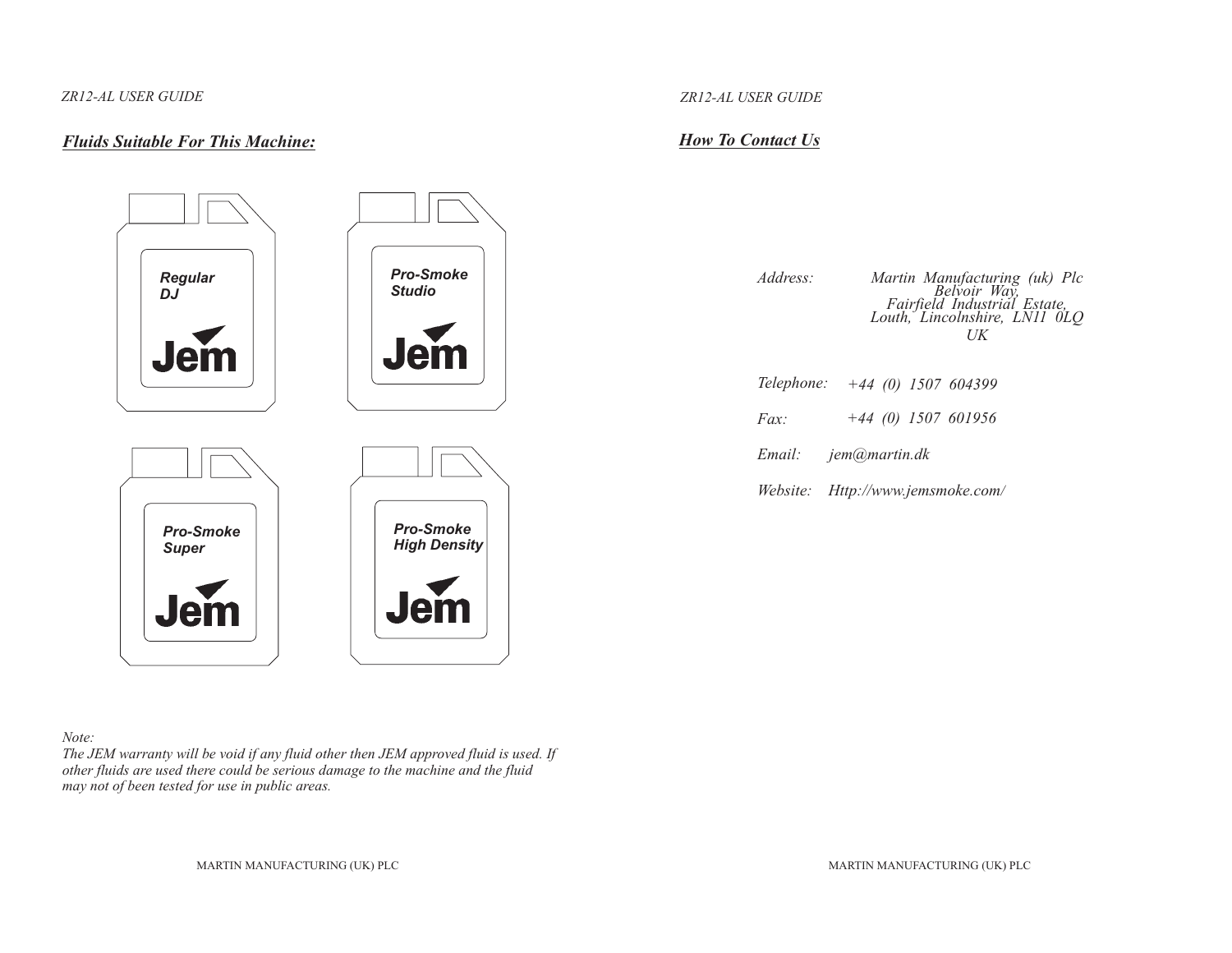*Notes*

# *ZR12-AL USER GUIDE*

#### *User Guide Index*

*Introduction*

*Safety*

*Machine Layout*

*Getting Started*

*Using The Remote Control*

*Using The Analogue Link*

*The ZR12-AL Ducting Kit*

*Trouble Shooting*

*How To Contact Us*

*Note:*

 *Martin Manufacturing (UK) reserves the right to modify or change the specification of this product without prior notice. No par<sup>t</sup> of this publication shall be copied without permission*

*© Martin Manufacturing (UK). 1999*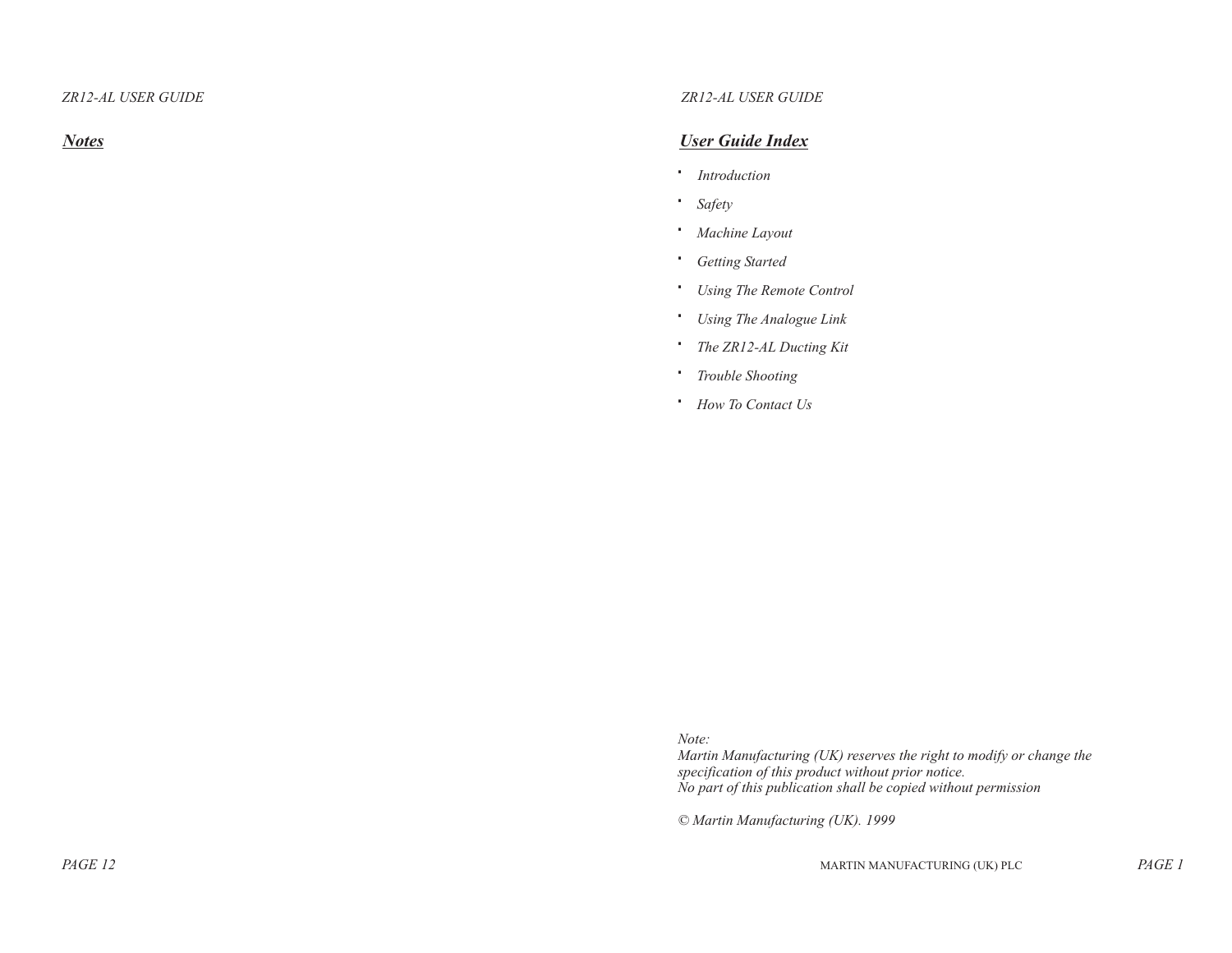#### *Introduction*

The ZR12 is the first small JEM machine to feature the new "AL" Analogue Link technology. This allows units to be linked together and controlled from one JEM Multi Function Controller. The ZR12 is also fitted with a 1 kW heat exchanger which guarantees the maximum output from this size of vaporizing *system.*

The ZR12 uses the 'DTP' overheat protection device for the best possible overheat protection. This was first used on the JEM **TECHNO-FOG** with great success. A 2.5 Litre fluid container is supplied to minimize the need for refilling. A multi-function controller enables the user to operate the machine manually using the 'FOG' button or set the timer for aunotmatic operation. The timer has a new feature called  $x8$  mode, this allows the timer values to be adjusted from  $x1$ to x8 giving the user more variation in the timer settings. There is also a ducting kit for applications where the effect is needed in an area away from the ZR12.

#### *Features:*

*Analogue Link facility High Power Piston Pump Multifunction Remote Controller "DTP" Safety System Pump Ramping For Continuous Output 2.5 Litre Fluid Capacity SMD ElectronicsLow Noise Soft Start Pumping Heavy Duty Construction*

*ZR12-AL USER GUIDE*

#### *Notes*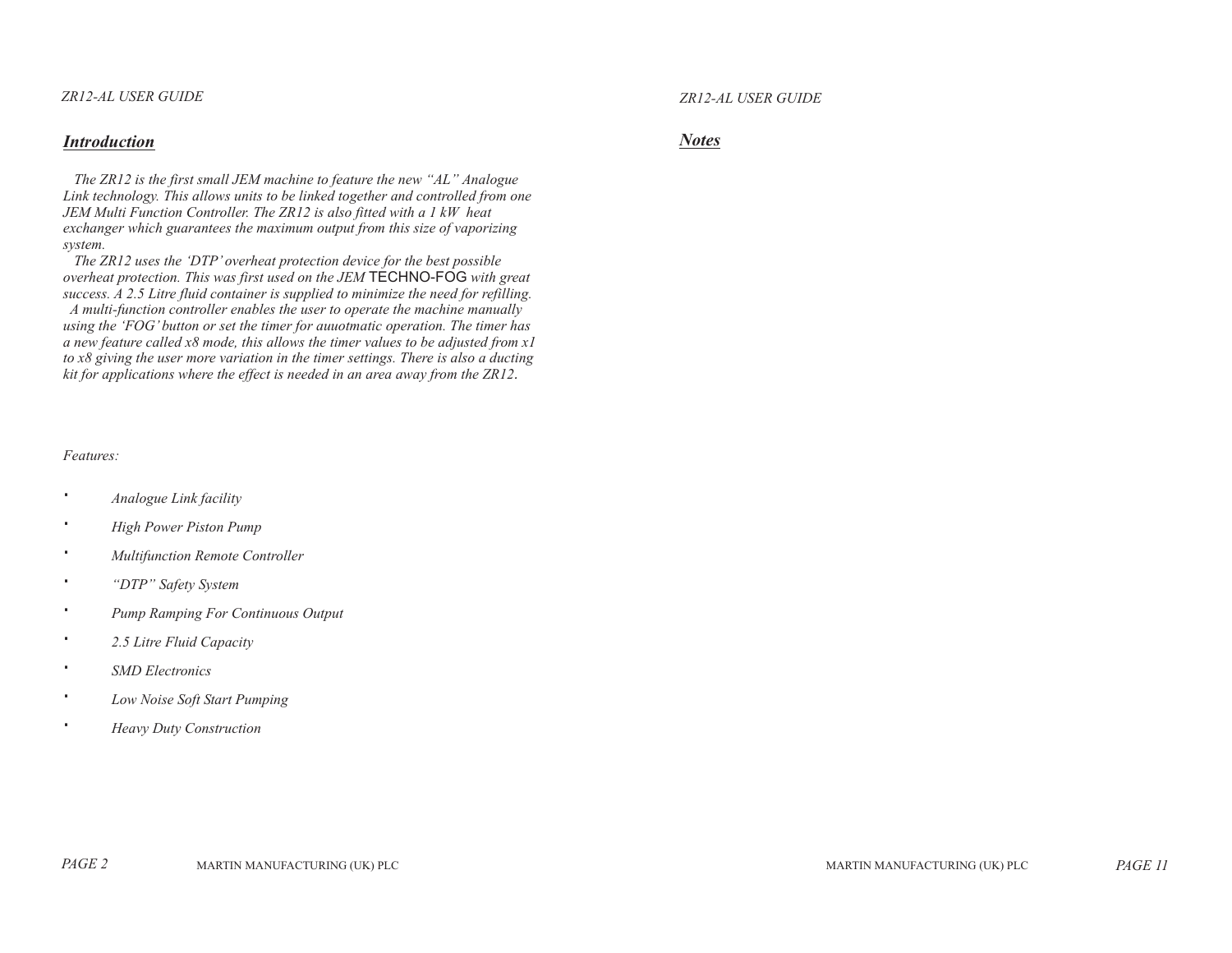# *Trouble Shooting*

| NOLANIS                                                           | CAUSE                                                                                                   | CURE                                                           |
|-------------------------------------------------------------------|---------------------------------------------------------------------------------------------------------|----------------------------------------------------------------|
| The mains switch does not light<br>when I switch on.              | No power connected.                                                                                     | Check power is connected.                                      |
| The power LED does not light on<br>the remote control.            | Remote control not connected.<br>Fuse on main PCB blown.                                                | Check connection of remote control.<br>Check fuse on Main PCB. |
| The ready LED does not light.<br>even after 15 minutes.           | Stand-by button is not on.<br>Sensor fault                                                              | Contact JEM or your Distributor.<br>Check stand-by button      |
| No smoke output when fog button<br>is pressed (ready LED is lit). | The output knob is not set correctly  Turn output knob fully clockwise.<br>No fluid in fluid container. | Replace fluid container.                                       |
| The effect is not lasting long enough. Fluid is the wrong grade.  |                                                                                                         | Choose a longer lasting fluid (SP)                             |

#### *ZR12-AL USER GUIDE*

# *Safety*

Always use a JEM approved fluid, other fluids could be dangerous and could *cause damage to the machine.*

Always check the voltage is correct for use with the machine, the voltage *setting is printed on the serial label.*

Always read the user guide before operating the machine, smoke machines *need to be operated carefully to avoid risk.*

Never touch the nozzle at the front of the machine, the nozzle can stay hot for *up to 10 hours.*

Do not remove the cover or attempt to repair a faulty machine, an authorized JEM dealer should be contacted in the event of a faulty machine.

Always use smoke machines in well ventilated areas, over use could affect *sufferers of asthma or other chest conditions.*

Do not use the machine if there is a faulty mains lead or plug, this could be *dangerous.*

Never point the output directly at peoples heads, this is a high power smoke *machine.*

*Always use approved accessories with this machine.*

Do not spill fluid over the machine, if fluid is spilt clean with clean water and *contact an approved JEM dealer for advice.*

# *Mains Lead Wiring Instructions*

*Brown <sup>=</sup> LiveBlue <sup>=</sup> Neutral Green/Yelllow <sup>=</sup> Earth*

*Note! This Appliance must be earthed*

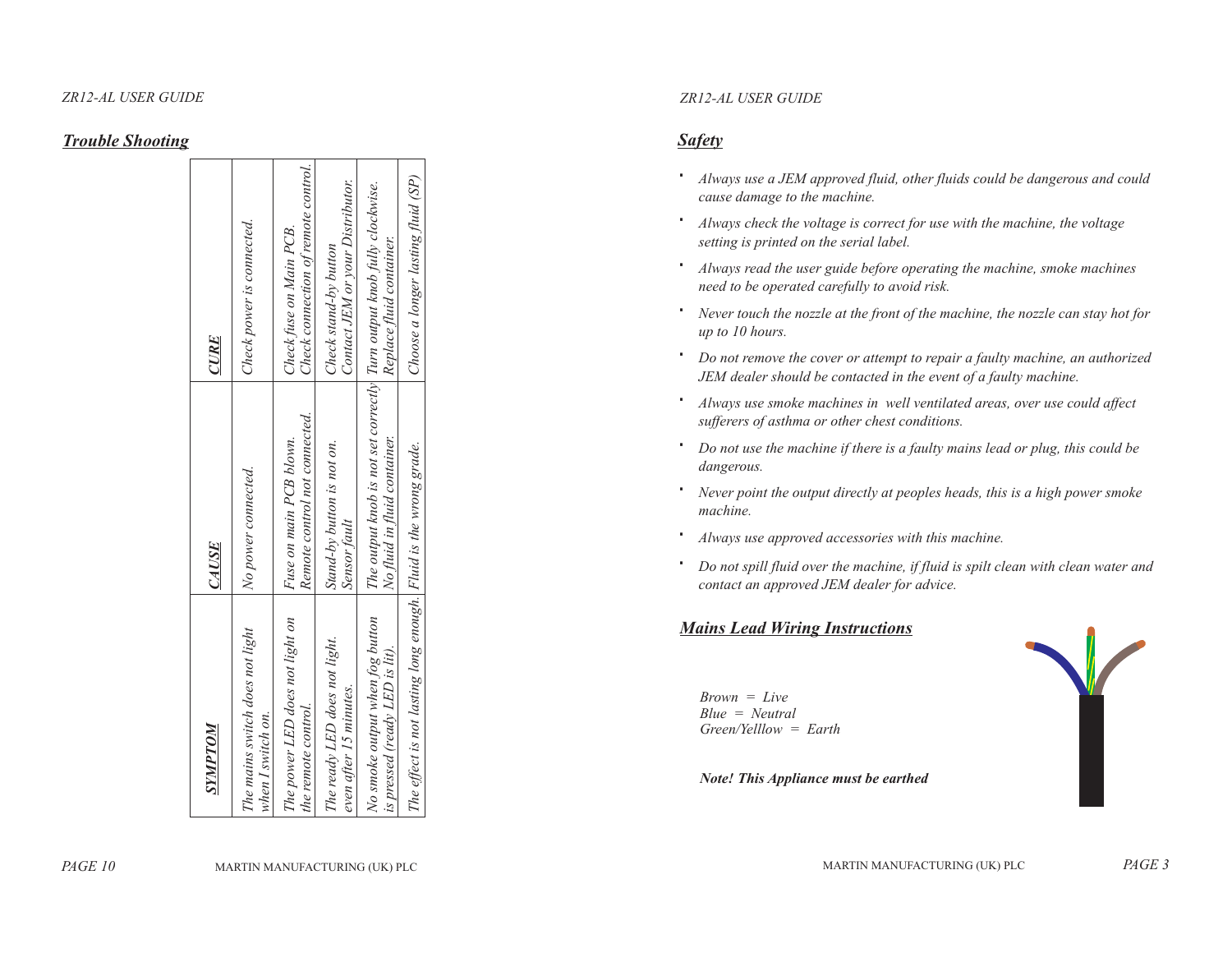# *Machine Layout*





#### *ZR12-AL USER GUIDE*

# *ZR12-AL Ducting Kit*



The JEM ZR12-AL ducting kit enables the user to duct the smoke from the machine to an area where the effect is required. This is done by using the JEM ducting adaptor and a length of 100 mm  $(4^{\circ})$  ducting pipe. The length can be anything from a couple of metres up to 20 metres or further. There are one or *two things to beware of when using smoke machines with ducting.* Firstly if there are bends to redirect the smoke they could cause condensation to form. Also an air space must be provided between the output of the machine and *the ducting adaptor.*

#### *NOTE! Always use the recommended ducting adaptor and ducting pipe, others may cause damage to the machine.*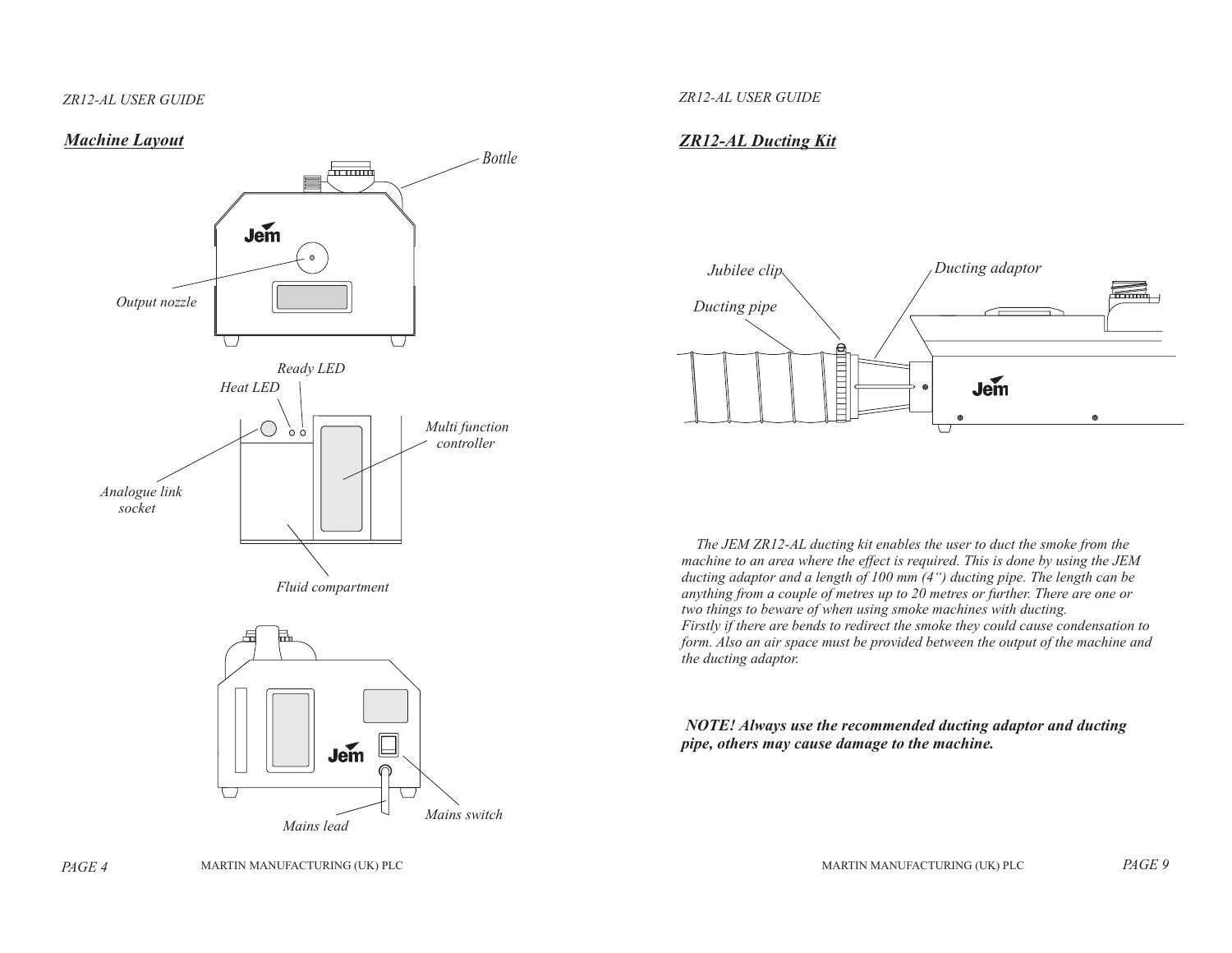# *Using The Analogue Link*

The **ZR12-AL** has the ability to connect machines together using a Din lead and then operating all of the machines with one controller. This is ideal when there is a need for lots of smoke and there is no DMX to operate the machines. Simply remove the controllers from all but one of the machines and then connect  $\alpha$  Din lead (5 pin) from the slave socket of the first machine (the one with the controller) to the next machine's remote socket, and then from that machine's slave to the next machine's remote socket. This can be done from two up to ten machines maximum. All of the machines will operate with the same output and *timer settings as the first machine.*

#### *Wiring of Din*

*Pin 1 - NAPin 2 - GndPin 3 - NAPin 4 - NA Pin 5 - 0 - 10v*



#### *ZR12-AL USER GUIDE*

# *Getting Started*

Once you have selected the best position for the **ZR12-AL** you can begin to use the machine. First check the power supply you have is correct for the machine, if it is you can connect to the power supply and switch the mains switch on at the rear of the machine. This will light when switched on, now de-press the grey "stand-by" button, the machine will now heat up which takes around 7 - 8 minutes. While it heats up you should check the level in the fluid container, the container can hold up to 2.5 litres of fluid.

NOTE! Do not allow the **ZR12-AL** to run out of fluid. Serious damage may *occur if the machine is operated when no fluid is connected.*

*When the machine has reached working temperature the green "ready" LED* will light on the top of the machine and the machine can now be operated. Check the "output" knob is turned fully clockwise (maximum) and press and hold the red "fog" button. The fluid pump will start operating and if the machine has a new container of fluid the fluid will take a few seconds to reach the pump. When the pump has primed smoke will be visible. The output can now be set to the desired level by turning the "output" knob. The timer may be activated or you can simply use the "FOG" button when smoke is *required.*

Once you have finished using the machine you should de-press the "standby" button and then turn the mains switch off. If any problems occur when *operating the please refer to the trouble shooting guide.. ZR12-AL*